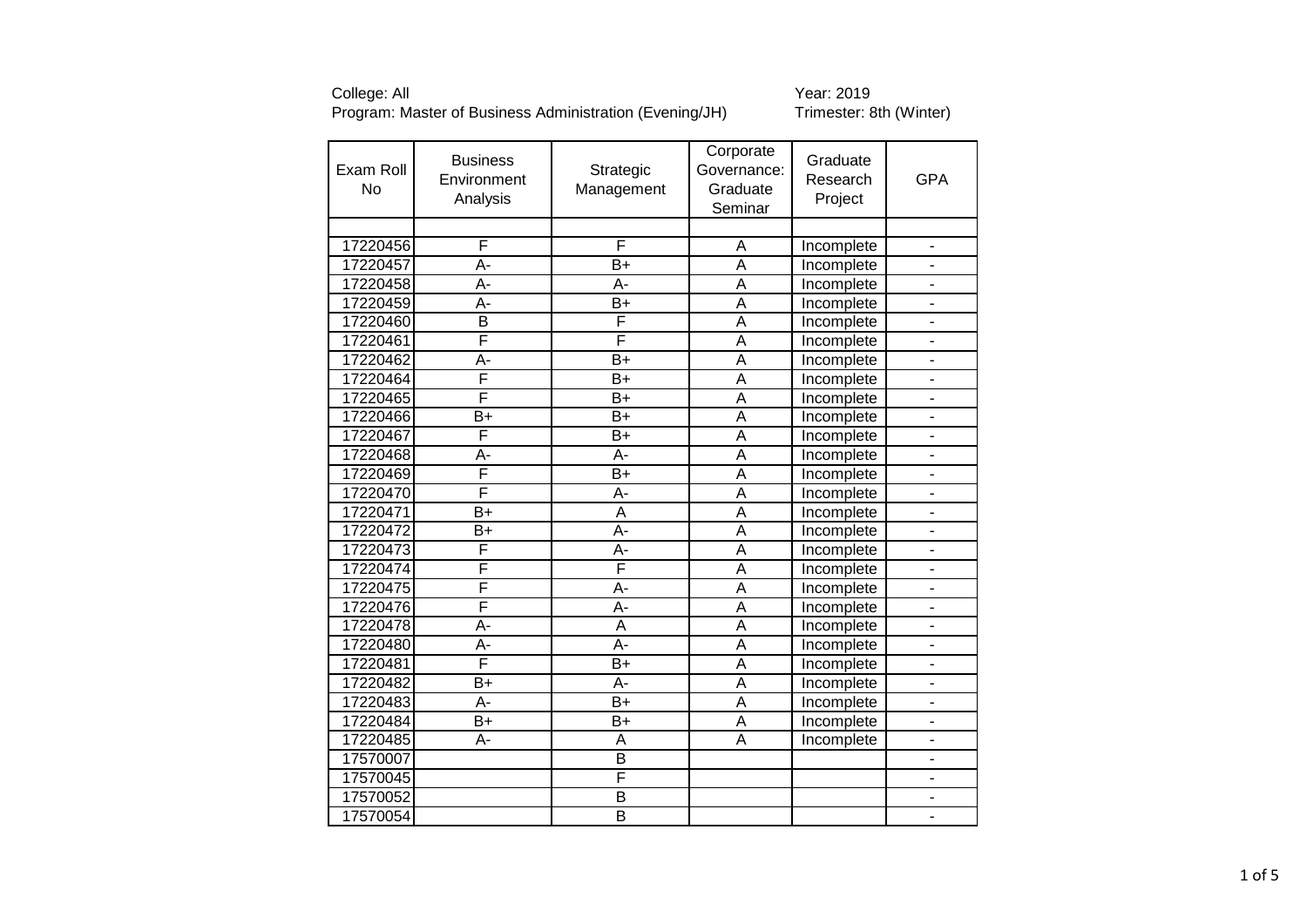| Exam Roll<br><b>No</b> | <b>Business</b><br>Environment<br>Analysis | Strategic<br>Management | Corporate<br>Governance:<br>Graduate<br>Seminar | Graduate<br>Research<br>Project | <b>GPA</b>               |
|------------------------|--------------------------------------------|-------------------------|-------------------------------------------------|---------------------------------|--------------------------|
|                        |                                            |                         |                                                 |                                 |                          |
| 17570057               |                                            | $\overline{B+}$         |                                                 |                                 |                          |
| 17570058               | Abs                                        | Abs                     | F                                               | Incomplete                      | $\frac{1}{2}$            |
| 17570089               |                                            | $\overline{B+}$         |                                                 | Incomplete                      |                          |
| 17570090               | F                                          | F                       |                                                 |                                 |                          |
| 17570093               | F                                          | F                       |                                                 |                                 |                          |
| 17570095               | F                                          |                         |                                                 |                                 |                          |
| 17570098               | F                                          |                         |                                                 |                                 | $\overline{\phantom{a}}$ |
| 17570101               |                                            | F                       |                                                 |                                 |                          |
| 17570105               | F                                          | F                       |                                                 |                                 |                          |
| 17570106               |                                            | Abs                     |                                                 |                                 |                          |
| 17570111               | A                                          | B                       | A                                               | Incomplete                      |                          |
| 17570112               | $\overline{B}$                             | $\overline{B}$          | $\overline{\mathsf{A}}$                         | Incomplete                      |                          |
| 17570113               | A-                                         | $B+$                    | A                                               | Incomplete                      | $\overline{\phantom{a}}$ |
| 17570115               | $\overline{A}$                             | $A -$                   | $\overline{\mathsf{A}}$                         | Incomplete                      | $\overline{a}$           |
| 17570117               | B+                                         | F                       | $\overline{\mathsf{A}}$                         | Incomplete                      |                          |
| 17570118               | A-                                         | A-                      | $\overline{\mathsf{A}}$                         | Incomplete                      |                          |
| 17570120               | A                                          | A-                      | $\overline{\mathsf{A}}$                         | Incomplete                      |                          |
| 17570121               | F                                          | F                       | $\overline{\mathsf{A}}$                         | Incomplete                      |                          |
| 17570122               | $\overline{A}$ -                           | F                       | $\overline{\mathsf{A}}$                         | Incomplete                      |                          |
| 17570123               | $B+$                                       | $\overline{B}$          | $\overline{\mathsf{A}}$                         | Incomplete                      |                          |
| 17570124               | $\overline{\mathsf{A}}$                    | $\overline{B+}$         | $\overline{\mathsf{A}}$                         | Incomplete                      |                          |
| 17570125               | A                                          | A-                      | A                                               | Incomplete                      |                          |
| 17570126               | A                                          | $B+$                    | $\overline{\mathsf{A}}$                         | Incomplete                      |                          |
| 17570127               | $\overline{\mathsf{A}}$                    | A                       | $\overline{\mathsf{A}}$                         | Incomplete                      |                          |
| 17570128               | A                                          | A-                      | A                                               | Incomplete                      | $\blacksquare$           |
| 17570129               | A-                                         | B                       | A                                               | Incomplete                      |                          |
| 17570130               | $\overline{\mathsf{A}}$                    | $\overline{B+}$         | $\overline{\mathsf{A}}$                         | Incomplete                      |                          |
| 17570131               | $\overline{\mathsf{A}}$                    | $A -$                   | $\overline{\mathsf{A}}$                         | Incomplete                      |                          |
| 17570132               | A                                          | $A -$                   | A                                               | Incomplete                      |                          |
| 17570133               | $\overline{\mathsf{A}}$                    | $A -$                   | A                                               | Incomplete                      |                          |
| 17570134               | $A -$                                      | $\overline{A}$          | $\overline{\mathsf{A}}$                         | Incomplete                      | ٠                        |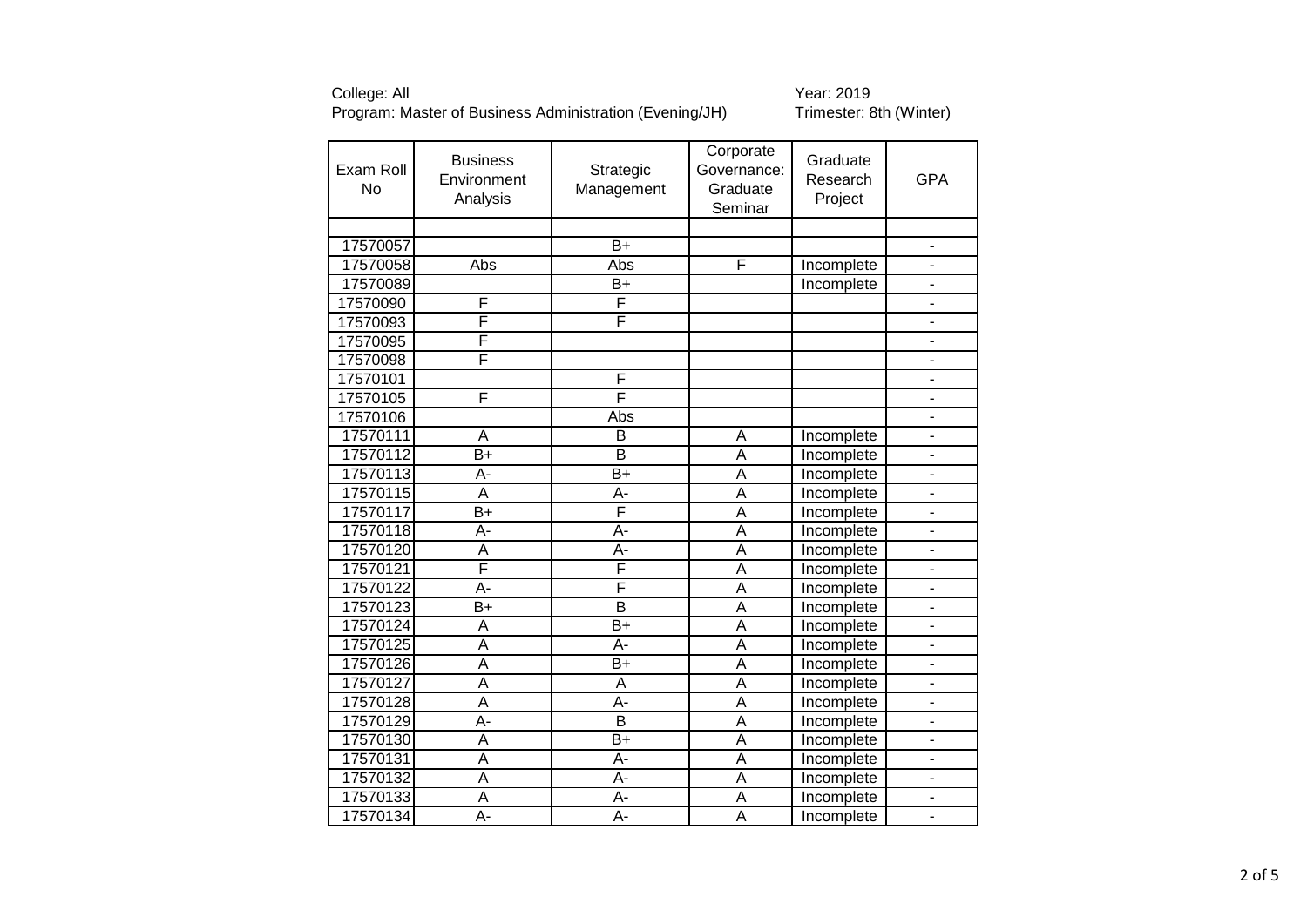| Exam Roll<br><b>No</b> | <b>Business</b><br>Environment<br>Analysis | Strategic<br>Management | Corporate<br>Governance:<br>Graduate<br>Seminar | Graduate<br>Research<br>Project | <b>GPA</b>               |
|------------------------|--------------------------------------------|-------------------------|-------------------------------------------------|---------------------------------|--------------------------|
| 17570135               | A                                          | $\overline{B+}$         | A                                               | Incomplete                      | ä,                       |
| 17570136               | A-                                         | $B+$                    | A                                               | Incomplete                      |                          |
| 17570137               | $\overline{\mathsf{A}}$                    | A                       | $\overline{\mathsf{A}}$                         | Incomplete                      |                          |
| 17570138               | Abs                                        | Abs                     | $\overline{\mathsf{A}}$                         | Incomplete                      |                          |
| 17570139               | A                                          | A-                      | $\overline{\mathsf{A}}$                         | Incomplete                      |                          |
| 17570140               | Ā-                                         | $\overline{A}$ -        | $\overline{\mathsf{A}}$                         | Incomplete                      |                          |
| 17570141               | $\overline{\mathsf{B}}$                    | $B+$                    | $B+$                                            | Incomplete                      |                          |
| 17570142               | B                                          | B                       | A-                                              | Incomplete                      | $\overline{a}$           |
| 17570143               | $\overline{A}$ -                           | $\overline{A}$ -        | $B+$                                            |                                 |                          |
| 17570144               | F                                          | $\overline{B}$          | $\overline{B}$                                  | Incomplete                      |                          |
| 17570145               | B                                          | $B+$                    | A-                                              |                                 |                          |
| 17570146               | $\overline{\mathsf{A}}$                    | A                       | $\overline{\mathsf{A}}$                         | Incomplete                      |                          |
| 17570147               | B+                                         | <b>B-</b>               | $B+$                                            | Incomplete                      |                          |
| 17570148               | F                                          | $B+$                    | A                                               |                                 | $\overline{\phantom{a}}$ |
| 17570149               | $\overline{A}$                             | $\overline{A}$ -        | $\overline{\mathsf{A}}$                         | Incomplete                      | $\blacksquare$           |
| 17570150               | A                                          | $B+$                    | A                                               | Incomplete                      |                          |
| 17570151               | $\overline{B}$                             | $\overline{B}$          | $\overline{B+}$                                 | Incomplete                      |                          |
| 17570152               | B+                                         | $\overline{B}$          | B+                                              | Incomplete                      |                          |
| 17570153               | F                                          | $\overline{B}$          | $\overline{B}$                                  | Incomplete                      |                          |
| 17570154               | A                                          | $A -$                   | $\overline{A}$                                  | Incomplete                      |                          |
| 17570155               | F                                          | $\overline{B}$          | $\overline{A}$ -                                | Incomplete                      |                          |
| 17570156               | <b>B-</b>                                  | $\overline{C+}$         | $\overline{B}$                                  | Incomplete                      |                          |
| 17570159               | A                                          | A                       | A                                               |                                 |                          |
| 17570160               | $A -$                                      | $A -$                   | $\overline{\mathsf{A}}$                         | Incomplete                      |                          |
| 17570161               | A-                                         | A-                      | A                                               |                                 |                          |
| 17570163               | $\overline{\mathsf{B}}$                    | $\overline{B}$          | $B+$                                            | Incomplete                      |                          |
| 17570164               | A-                                         | $A -$                   | A-                                              | Incomplete                      | ä,                       |
| 17570165               | F                                          | $\overline{B}$          | A-                                              | Incomplete                      | $\overline{a}$           |
| 17570166               | <b>B-</b>                                  | $\overline{C+}$         | $\overline{B}$                                  | Incomplete                      |                          |
| 17570167               | Α                                          | A-                      | A-                                              |                                 |                          |
| 17570168               | $\overline{C+}$                            | $\overline{\mathsf{B}}$ | $\overline{B}$                                  |                                 |                          |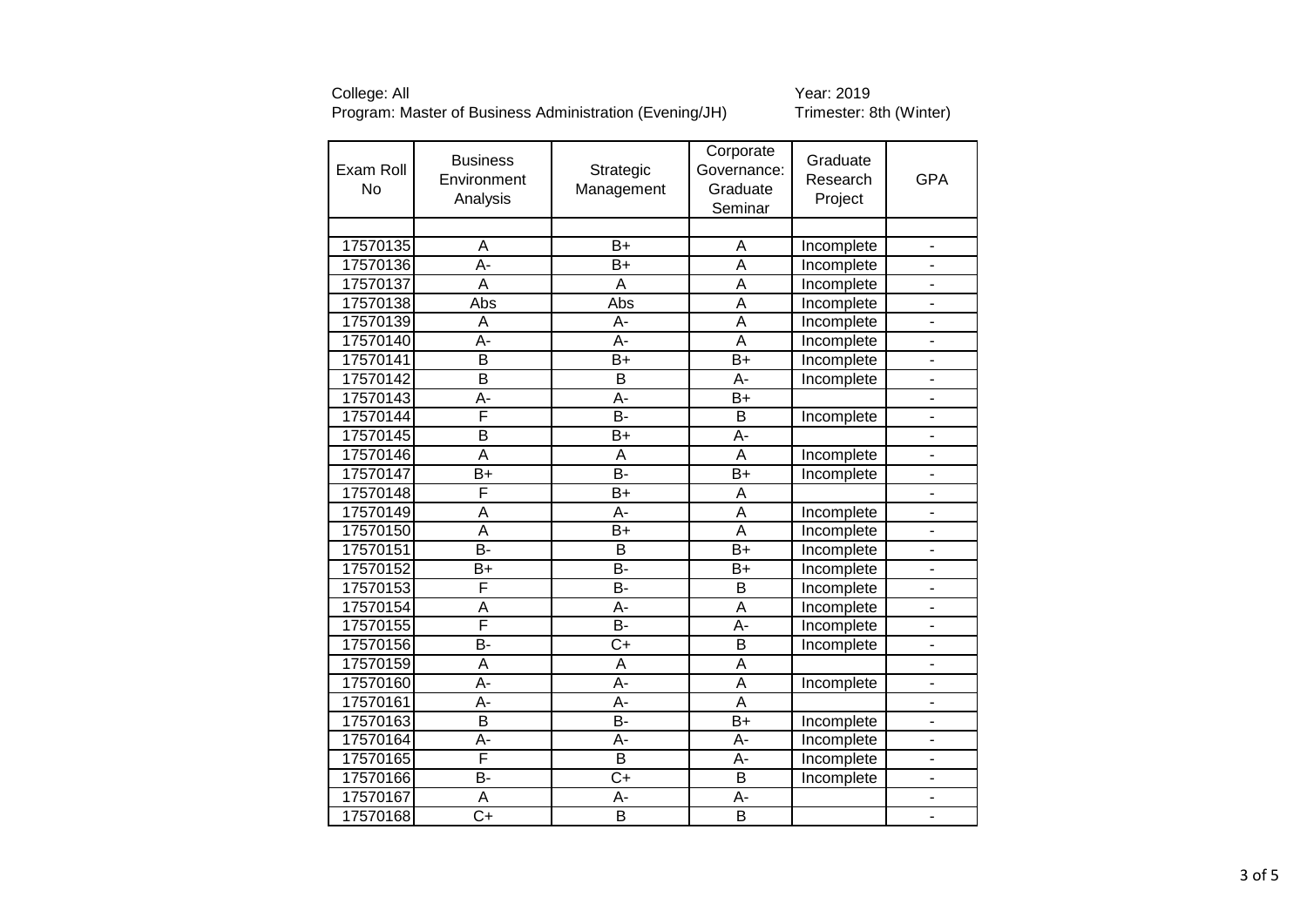| 17570169<br>$\overline{B}$<br>А-<br>А-<br>$\overline{a}$<br>17570170<br>A-<br>A-<br>A<br>Incomplete<br>$\overline{a}$<br>17570171<br>$\overline{\mathsf{B}}$<br>A<br>A<br>Incomplete<br>$\overline{\mathsf{B}}$<br>$\overline{\mathsf{B}}$<br>17570172<br>$\overline{A}$ -<br>Incomplete<br>17570173<br>B-<br>$\overline{B}$<br>$\overline{\mathsf{B}}$<br>Incomplete<br>17570174<br>B<br>$\overline{\mathsf{B}}$<br>$B+$<br>Incomplete<br>17570175<br><b>B-</b><br>B<br>A-<br>17570176<br>$\overline{B+}$<br>$\overline{\mathsf{B}}$<br>Incomplete<br>$B+$<br>17570177<br>$\overline{\mathsf{B}}$<br>$\overline{A}$<br>A-<br>Incomplete<br>F<br>F<br>17570178<br>$\overline{\mathsf{B}}$<br>Incomplete<br>$\overline{B}$<br>$\overline{B}$<br>$\overline{B}$<br>17570179<br>-<br>$\overline{\mathsf{B}}$<br>$\overline{B+}$<br>17570180<br>$\overline{\mathsf{B}}$<br>B<br>17570181<br>B<br>B<br>Incomplete<br>$\overline{a}$<br>17570182<br>$\overline{B}$<br>$\overline{A}$ -<br>$\overline{\mathsf{B}}$<br>Incomplete<br>$\overline{a}$<br>17570183<br>B-<br>$\overline{B}$ +<br>$\overline{\mathsf{A}}$<br>Incomplete<br>ä,<br>17570184<br>B<br>A<br>A-<br>Incomplete<br>17570185<br>$\overline{B}$<br>$\overline{A}$ -<br>B<br>Incomplete<br>17570186<br>$\overline{\mathsf{B}}$<br>$\overline{A}$ -<br>A-<br>Incomplete<br>17570187<br>$\overline{\mathsf{A}}$<br>$\overline{B+}$<br>A<br>F<br>$\overline{\mathsf{B}}$<br>17570188<br>A-<br>F<br>$\overline{C+}$<br>17570189<br>$\overline{B}$<br>F<br>$\overline{\mathsf{B}}$<br>17570190<br>B<br>Incomplete<br>F<br>A-<br>A-<br>17570191<br>Incomplete<br>$\overline{a}$<br>F<br>F<br>17570192<br>$\overline{B}$<br>Incomplete<br>$\overline{B}$<br>$\overline{\mathsf{B}}$<br>17570193<br><b>B-</b><br>Incomplete<br>ä,<br>17570194<br>A-<br>A-<br>A-<br>Incomplete<br>L.<br>F<br>$\overline{\mathsf{B}}$<br>17570195<br>$B+$<br>Incomplete<br>ä,<br>17570196<br>A<br>A<br>A-<br>Incomplete<br>17570198<br>$\overline{A}$<br>$\overline{B}$<br>$B+$<br>Incomplete<br>$\overline{B}$<br>17570201<br>$B+$<br>A<br>Incomplete<br>$\overline{\mathsf{A}}$<br>B<br>B<br>17570202<br>Incomplete | Exam Roll<br><b>No</b> | <b>Business</b><br>Environment<br>Analysis | Strategic<br>Management | Corporate<br>Governance:<br>Graduate<br>Seminar | Graduate<br>Research<br>Project | <b>GPA</b> |
|-----------------------------------------------------------------------------------------------------------------------------------------------------------------------------------------------------------------------------------------------------------------------------------------------------------------------------------------------------------------------------------------------------------------------------------------------------------------------------------------------------------------------------------------------------------------------------------------------------------------------------------------------------------------------------------------------------------------------------------------------------------------------------------------------------------------------------------------------------------------------------------------------------------------------------------------------------------------------------------------------------------------------------------------------------------------------------------------------------------------------------------------------------------------------------------------------------------------------------------------------------------------------------------------------------------------------------------------------------------------------------------------------------------------------------------------------------------------------------------------------------------------------------------------------------------------------------------------------------------------------------------------------------------------------------------------------------------------------------------------------------------------------------------------------------------------------------------------------------------------------------------------------------------------------------------------------------------------------------------------------------------------------------------------------------------------------------------------------------------------------------------------------------|------------------------|--------------------------------------------|-------------------------|-------------------------------------------------|---------------------------------|------------|
|                                                                                                                                                                                                                                                                                                                                                                                                                                                                                                                                                                                                                                                                                                                                                                                                                                                                                                                                                                                                                                                                                                                                                                                                                                                                                                                                                                                                                                                                                                                                                                                                                                                                                                                                                                                                                                                                                                                                                                                                                                                                                                                                                     |                        |                                            |                         |                                                 |                                 |            |
|                                                                                                                                                                                                                                                                                                                                                                                                                                                                                                                                                                                                                                                                                                                                                                                                                                                                                                                                                                                                                                                                                                                                                                                                                                                                                                                                                                                                                                                                                                                                                                                                                                                                                                                                                                                                                                                                                                                                                                                                                                                                                                                                                     |                        |                                            |                         |                                                 |                                 |            |
|                                                                                                                                                                                                                                                                                                                                                                                                                                                                                                                                                                                                                                                                                                                                                                                                                                                                                                                                                                                                                                                                                                                                                                                                                                                                                                                                                                                                                                                                                                                                                                                                                                                                                                                                                                                                                                                                                                                                                                                                                                                                                                                                                     |                        |                                            |                         |                                                 |                                 |            |
|                                                                                                                                                                                                                                                                                                                                                                                                                                                                                                                                                                                                                                                                                                                                                                                                                                                                                                                                                                                                                                                                                                                                                                                                                                                                                                                                                                                                                                                                                                                                                                                                                                                                                                                                                                                                                                                                                                                                                                                                                                                                                                                                                     |                        |                                            |                         |                                                 |                                 |            |
|                                                                                                                                                                                                                                                                                                                                                                                                                                                                                                                                                                                                                                                                                                                                                                                                                                                                                                                                                                                                                                                                                                                                                                                                                                                                                                                                                                                                                                                                                                                                                                                                                                                                                                                                                                                                                                                                                                                                                                                                                                                                                                                                                     |                        |                                            |                         |                                                 |                                 |            |
|                                                                                                                                                                                                                                                                                                                                                                                                                                                                                                                                                                                                                                                                                                                                                                                                                                                                                                                                                                                                                                                                                                                                                                                                                                                                                                                                                                                                                                                                                                                                                                                                                                                                                                                                                                                                                                                                                                                                                                                                                                                                                                                                                     |                        |                                            |                         |                                                 |                                 |            |
|                                                                                                                                                                                                                                                                                                                                                                                                                                                                                                                                                                                                                                                                                                                                                                                                                                                                                                                                                                                                                                                                                                                                                                                                                                                                                                                                                                                                                                                                                                                                                                                                                                                                                                                                                                                                                                                                                                                                                                                                                                                                                                                                                     |                        |                                            |                         |                                                 |                                 |            |
|                                                                                                                                                                                                                                                                                                                                                                                                                                                                                                                                                                                                                                                                                                                                                                                                                                                                                                                                                                                                                                                                                                                                                                                                                                                                                                                                                                                                                                                                                                                                                                                                                                                                                                                                                                                                                                                                                                                                                                                                                                                                                                                                                     |                        |                                            |                         |                                                 |                                 |            |
|                                                                                                                                                                                                                                                                                                                                                                                                                                                                                                                                                                                                                                                                                                                                                                                                                                                                                                                                                                                                                                                                                                                                                                                                                                                                                                                                                                                                                                                                                                                                                                                                                                                                                                                                                                                                                                                                                                                                                                                                                                                                                                                                                     |                        |                                            |                         |                                                 |                                 |            |
|                                                                                                                                                                                                                                                                                                                                                                                                                                                                                                                                                                                                                                                                                                                                                                                                                                                                                                                                                                                                                                                                                                                                                                                                                                                                                                                                                                                                                                                                                                                                                                                                                                                                                                                                                                                                                                                                                                                                                                                                                                                                                                                                                     |                        |                                            |                         |                                                 |                                 |            |
|                                                                                                                                                                                                                                                                                                                                                                                                                                                                                                                                                                                                                                                                                                                                                                                                                                                                                                                                                                                                                                                                                                                                                                                                                                                                                                                                                                                                                                                                                                                                                                                                                                                                                                                                                                                                                                                                                                                                                                                                                                                                                                                                                     |                        |                                            |                         |                                                 |                                 |            |
|                                                                                                                                                                                                                                                                                                                                                                                                                                                                                                                                                                                                                                                                                                                                                                                                                                                                                                                                                                                                                                                                                                                                                                                                                                                                                                                                                                                                                                                                                                                                                                                                                                                                                                                                                                                                                                                                                                                                                                                                                                                                                                                                                     |                        |                                            |                         |                                                 |                                 |            |
|                                                                                                                                                                                                                                                                                                                                                                                                                                                                                                                                                                                                                                                                                                                                                                                                                                                                                                                                                                                                                                                                                                                                                                                                                                                                                                                                                                                                                                                                                                                                                                                                                                                                                                                                                                                                                                                                                                                                                                                                                                                                                                                                                     |                        |                                            |                         |                                                 |                                 |            |
|                                                                                                                                                                                                                                                                                                                                                                                                                                                                                                                                                                                                                                                                                                                                                                                                                                                                                                                                                                                                                                                                                                                                                                                                                                                                                                                                                                                                                                                                                                                                                                                                                                                                                                                                                                                                                                                                                                                                                                                                                                                                                                                                                     |                        |                                            |                         |                                                 |                                 |            |
|                                                                                                                                                                                                                                                                                                                                                                                                                                                                                                                                                                                                                                                                                                                                                                                                                                                                                                                                                                                                                                                                                                                                                                                                                                                                                                                                                                                                                                                                                                                                                                                                                                                                                                                                                                                                                                                                                                                                                                                                                                                                                                                                                     |                        |                                            |                         |                                                 |                                 |            |
|                                                                                                                                                                                                                                                                                                                                                                                                                                                                                                                                                                                                                                                                                                                                                                                                                                                                                                                                                                                                                                                                                                                                                                                                                                                                                                                                                                                                                                                                                                                                                                                                                                                                                                                                                                                                                                                                                                                                                                                                                                                                                                                                                     |                        |                                            |                         |                                                 |                                 |            |
|                                                                                                                                                                                                                                                                                                                                                                                                                                                                                                                                                                                                                                                                                                                                                                                                                                                                                                                                                                                                                                                                                                                                                                                                                                                                                                                                                                                                                                                                                                                                                                                                                                                                                                                                                                                                                                                                                                                                                                                                                                                                                                                                                     |                        |                                            |                         |                                                 |                                 |            |
|                                                                                                                                                                                                                                                                                                                                                                                                                                                                                                                                                                                                                                                                                                                                                                                                                                                                                                                                                                                                                                                                                                                                                                                                                                                                                                                                                                                                                                                                                                                                                                                                                                                                                                                                                                                                                                                                                                                                                                                                                                                                                                                                                     |                        |                                            |                         |                                                 |                                 |            |
|                                                                                                                                                                                                                                                                                                                                                                                                                                                                                                                                                                                                                                                                                                                                                                                                                                                                                                                                                                                                                                                                                                                                                                                                                                                                                                                                                                                                                                                                                                                                                                                                                                                                                                                                                                                                                                                                                                                                                                                                                                                                                                                                                     |                        |                                            |                         |                                                 |                                 |            |
|                                                                                                                                                                                                                                                                                                                                                                                                                                                                                                                                                                                                                                                                                                                                                                                                                                                                                                                                                                                                                                                                                                                                                                                                                                                                                                                                                                                                                                                                                                                                                                                                                                                                                                                                                                                                                                                                                                                                                                                                                                                                                                                                                     |                        |                                            |                         |                                                 |                                 |            |
|                                                                                                                                                                                                                                                                                                                                                                                                                                                                                                                                                                                                                                                                                                                                                                                                                                                                                                                                                                                                                                                                                                                                                                                                                                                                                                                                                                                                                                                                                                                                                                                                                                                                                                                                                                                                                                                                                                                                                                                                                                                                                                                                                     |                        |                                            |                         |                                                 |                                 |            |
|                                                                                                                                                                                                                                                                                                                                                                                                                                                                                                                                                                                                                                                                                                                                                                                                                                                                                                                                                                                                                                                                                                                                                                                                                                                                                                                                                                                                                                                                                                                                                                                                                                                                                                                                                                                                                                                                                                                                                                                                                                                                                                                                                     |                        |                                            |                         |                                                 |                                 |            |
|                                                                                                                                                                                                                                                                                                                                                                                                                                                                                                                                                                                                                                                                                                                                                                                                                                                                                                                                                                                                                                                                                                                                                                                                                                                                                                                                                                                                                                                                                                                                                                                                                                                                                                                                                                                                                                                                                                                                                                                                                                                                                                                                                     |                        |                                            |                         |                                                 |                                 |            |
|                                                                                                                                                                                                                                                                                                                                                                                                                                                                                                                                                                                                                                                                                                                                                                                                                                                                                                                                                                                                                                                                                                                                                                                                                                                                                                                                                                                                                                                                                                                                                                                                                                                                                                                                                                                                                                                                                                                                                                                                                                                                                                                                                     |                        |                                            |                         |                                                 |                                 |            |
|                                                                                                                                                                                                                                                                                                                                                                                                                                                                                                                                                                                                                                                                                                                                                                                                                                                                                                                                                                                                                                                                                                                                                                                                                                                                                                                                                                                                                                                                                                                                                                                                                                                                                                                                                                                                                                                                                                                                                                                                                                                                                                                                                     |                        |                                            |                         |                                                 |                                 |            |
|                                                                                                                                                                                                                                                                                                                                                                                                                                                                                                                                                                                                                                                                                                                                                                                                                                                                                                                                                                                                                                                                                                                                                                                                                                                                                                                                                                                                                                                                                                                                                                                                                                                                                                                                                                                                                                                                                                                                                                                                                                                                                                                                                     |                        |                                            |                         |                                                 |                                 |            |
|                                                                                                                                                                                                                                                                                                                                                                                                                                                                                                                                                                                                                                                                                                                                                                                                                                                                                                                                                                                                                                                                                                                                                                                                                                                                                                                                                                                                                                                                                                                                                                                                                                                                                                                                                                                                                                                                                                                                                                                                                                                                                                                                                     |                        |                                            |                         |                                                 |                                 |            |
|                                                                                                                                                                                                                                                                                                                                                                                                                                                                                                                                                                                                                                                                                                                                                                                                                                                                                                                                                                                                                                                                                                                                                                                                                                                                                                                                                                                                                                                                                                                                                                                                                                                                                                                                                                                                                                                                                                                                                                                                                                                                                                                                                     |                        |                                            |                         |                                                 |                                 |            |
|                                                                                                                                                                                                                                                                                                                                                                                                                                                                                                                                                                                                                                                                                                                                                                                                                                                                                                                                                                                                                                                                                                                                                                                                                                                                                                                                                                                                                                                                                                                                                                                                                                                                                                                                                                                                                                                                                                                                                                                                                                                                                                                                                     |                        |                                            |                         |                                                 |                                 |            |
|                                                                                                                                                                                                                                                                                                                                                                                                                                                                                                                                                                                                                                                                                                                                                                                                                                                                                                                                                                                                                                                                                                                                                                                                                                                                                                                                                                                                                                                                                                                                                                                                                                                                                                                                                                                                                                                                                                                                                                                                                                                                                                                                                     |                        |                                            |                         |                                                 |                                 |            |
|                                                                                                                                                                                                                                                                                                                                                                                                                                                                                                                                                                                                                                                                                                                                                                                                                                                                                                                                                                                                                                                                                                                                                                                                                                                                                                                                                                                                                                                                                                                                                                                                                                                                                                                                                                                                                                                                                                                                                                                                                                                                                                                                                     |                        |                                            |                         |                                                 |                                 |            |
|                                                                                                                                                                                                                                                                                                                                                                                                                                                                                                                                                                                                                                                                                                                                                                                                                                                                                                                                                                                                                                                                                                                                                                                                                                                                                                                                                                                                                                                                                                                                                                                                                                                                                                                                                                                                                                                                                                                                                                                                                                                                                                                                                     |                        |                                            |                         |                                                 |                                 |            |